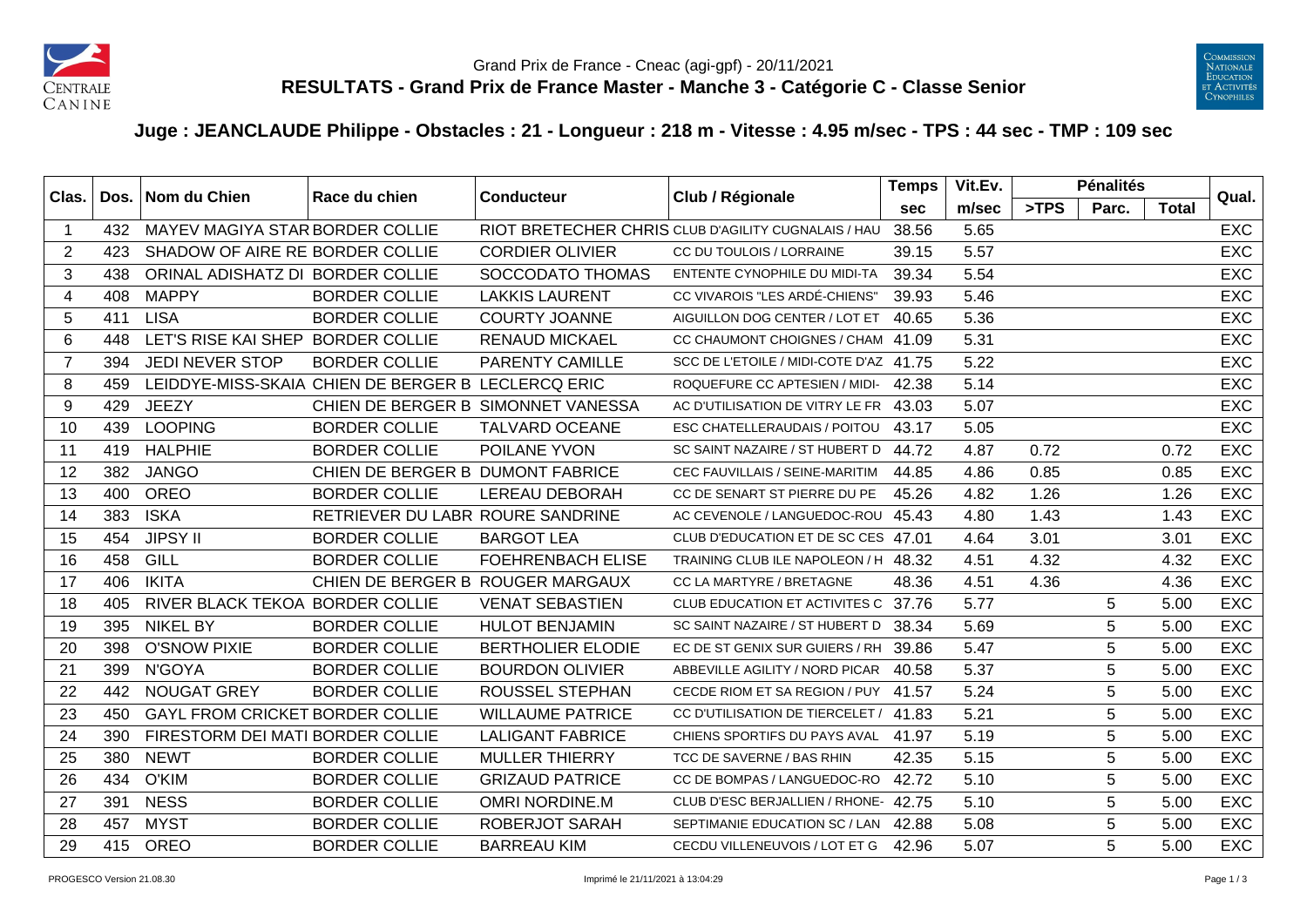| 30 | 393 | <b>OWEN</b>                      | <b>CROISE</b>                                     | <b>BERCHOUX BENJAMIN</b>                                | AC DES CARRIERES NOIRES / CHA 43.18                                        |       | 5.05 |       | 5  | 5.00  | <b>EXC</b>  |
|----|-----|----------------------------------|---------------------------------------------------|---------------------------------------------------------|----------------------------------------------------------------------------|-------|------|-------|----|-------|-------------|
| 31 | 414 | <b>ORION</b>                     | <b>BORDER COLLIE</b>                              | DELPECH JOEL                                            | CHIENS DU PAYS DE FOIX / ARIEG                                             | 43.71 | 4.99 |       | 5  | 5.00  | <b>EXC</b>  |
| 32 | 463 | <b>NICE GIRL</b>                 | <b>BORDER COLLIE</b>                              | <b>MESLIN STEPHANIE</b>                                 | CECDE MONT SAINT AIGNAN / SEI                                              | 44.16 | 4.94 | 0.16  | 5  | 5.16  | <b>EXC</b>  |
| 33 | 412 | <b>ORWEN</b>                     | <b>BORDER COLLIE</b>                              | <b>TAILPIED CHRISTOPHE</b>                              | CU ET D'EC DE SAINT CYPRIEN / L                                            | 44.90 | 4.86 | 0.90  | 5  | 5.90  | <b>EXC</b>  |
| 34 | 410 | I CHEYENNE                       | <b>BORDER COLLIE</b>                              | <b>BULTEL REYNALD</b>                                   | CLUB D'AGILITY ET D'EDUCATION                                              | 50.08 | 4.35 | 6.08  |    | 6.08  | <b>TBON</b> |
| 35 | 420 | <b>GWALENN</b>                   | <b>BORDER COLLIE</b>                              | PINCZON DU SEL GUY                                      | CC DE RENNES-CESSON / BRETA                                                | 46.26 | 4.71 | 2.26  | 5  | 7.26  | <b>TBON</b> |
| 36 | 446 | <b>HEAVEN</b>                    | <b>BORDER COLLIE</b>                              | ZIELINSKI NADEGE                                        | CC LUDIQUE ET URBAIN DU BLOO                                               | 46.75 | 4.66 | 2.75  | 5  | 7.75  | <b>TBON</b> |
| 37 | 467 | <b>JUMP</b>                      | <b>BORDER COLLIE</b>                              | <b>MULLER THIERRY</b>                                   | TCC DE SAVERNE / BAS RHIN                                                  | 46.80 | 4.66 | 2.80  | 5  | 7.80  | <b>TBON</b> |
| 38 | 413 | <b>MOGWAI</b>                    | <b>BORDER COLLIE</b>                              | PIERRE CECILE                                           | SC SAINT NAZAIRE / ST HUBERT D                                             | 40.52 | 5.38 |       | 10 | 10.00 | <b>TBON</b> |
| 39 | 431 | <b>NUTY</b>                      | <b>BORDER COLLIE</b>                              | <b>ROSSETTI MORGAN</b>                                  | EC DE VILLE S/S ANJOU / RHONE-                                             | 40.58 | 5.37 |       | 10 | 10.00 | <b>TBON</b> |
| 40 | 379 | <b>HEBENE</b>                    | BERGER HOLLANDAI COMBE MATHILDE                   |                                                         | EC ARCOISE / FRANCHE-COMTE                                                 | 40.88 | 5.33 |       | 10 | 10.00 | <b>TBON</b> |
| 41 | 460 | JUST LIKE THAT SAY BORDER COLLIE |                                                   | PARRAUD MAXIMME                                         | CLUB IDFIX LEZOUX / PUY DE DOM 41.67                                       |       | 5.23 |       | 10 | 10.00 | <b>TBON</b> |
| 42 | 462 | <b>MYSTIC</b>                    | <b>BORDER COLLIE</b>                              | <b>CAMPET CECILE</b>                                    | LE MEE SC / ILE-DE-FRANCE                                                  | 42.46 | 5.13 |       | 10 | 10.00 | <b>TBON</b> |
| 43 | 435 | <b>INITIAL</b>                   |                                                   | BERGER HOLLANDAI CUDORGE CHARLES                        | 6 PAT'CLUB / BASSE-NORMANDIE                                               | 42.83 | 5.09 |       | 10 | 10.00 | <b>TBON</b> |
| 44 | 416 |                                  | LEELOO SIMPLY DIVI CHIEN DE BERGER B REMUND ALAIN |                                                         | OBEISSANCE DETENTE AGILITY C                                               | 42.99 | 5.07 |       | 10 | 10.00 | <b>TBON</b> |
| 45 | 421 | <b>NASKO</b>                     | <b>BORDER COLLIE</b>                              | <b>CHLOT MICKAEL</b>                                    | CC DE CHANTILLY / OISE                                                     | 43.18 | 5.05 |       | 10 | 10.00 | <b>TBON</b> |
| 46 | 385 | <b>NESS</b>                      | <b>CROISE</b>                                     | <b>WEISMAN MURIEL</b>                                   | CU CYNOPHILE DE LA VALLEE DE                                               | 43.40 | 5.02 |       | 10 | 10.00 | <b>TBON</b> |
| 47 |     | 452 HURKO                        |                                                   |                                                         | CHIEN DE BERGER B PENNETIER PAUL-ANTOI CECDE FOS SUR MER / MIDI-COTE 50.37 |       | 4.33 | 6.37  | 5  | 11.37 | <b>TBON</b> |
| 48 | 464 | <b>HEAVEN</b>                    | <b>BORDER COLLIE</b>                              | <b>GARNIER SANDRINE</b>                                 | LIMOGES SCC / HAUTE VIENNE                                                 | 45.49 | 4.79 | 1.49  | 10 | 11.49 | <b>TBON</b> |
| 49 | 447 | <b>JUST AN ANGEL</b>             | <b>BERGER AUSTRALIE</b>                           | <b>SILVAGNI SANDRINE</b>                                | CC DE JOIGNY / BOURGOGNE                                                   | 50.98 | 4.28 | 6.98  | 5  | 11.98 | <b>TBON</b> |
| 50 | 433 | <b>I'AM INES</b>                 |                                                   | KELPIE AUSTRALIEN DESFORGES PHILIPPE                    | AC 91 SAINT VRAIN / ILE-DE-FRAN                                            | 51.23 | 4.26 | 7.23  | 5  | 12.23 | <b>TBON</b> |
| 51 | 427 | <b>MISSIE</b>                    | <b>BORDER COLLIE</b>                              | <b>MOQUAY LYDIA</b>                                     | CC EDUCATION AGILITY DU SAINT                                              | 53.00 | 4.11 | 9.00  | 5  | 14.00 | <b>TBON</b> |
| 52 | 384 | <b>KIRA</b>                      | <b>BORDER COLLIE</b>                              | <b>FAUCHEROT TEDDY</b>                                  | SCC DE L'ETOILE / MIDI-COTE D'AZ 53.05                                     |       | 4.11 | 9.05  | 5  | 14.05 | <b>TBON</b> |
| 53 | 401 | <b>JUNE</b>                      |                                                   | BERGER AUSTRALIE DESAULTY CAROLINE                      | SC WITTOIS / ST-HUBERT-DU-NOR 53.19                                        |       | 4.10 | 9.19  | 5  | 14.19 | <b>TBON</b> |
| 54 | 388 | <b>NITRO NAZUS</b>               | KELPIE AUSTRALIEN FERRIER NADINE                  |                                                         | TCC DE SAVERNE / BAS RHIN                                                  | 41.97 | 5.19 |       | 15 | 15.00 | <b>TBON</b> |
| 55 | 389 | FAR WEST LEGEND                  |                                                   | BERGER AUSTRALIE COROLLER ERWANN                        | ENTENTE CANINE DE VERTOU / ST 42.72                                        |       | 5.10 |       | 15 | 15.00 | <b>TBON</b> |
| 56 | 381 | <b>FLASH I</b>                   | CHIEN DE BERGER B ANDREONI MARC                   |                                                         | CC OLLIOULAIS DE DRESSAGE / MI 54.10                                       |       | 4.03 | 10.10 | 5  | 15.10 | <b>TBON</b> |
| 57 | 436 | <b>HYOLANE</b>                   | <b>BORDER COLLIE</b>                              | <b>VARIN ROBERT</b>                                     | LES RANTAMPLANS 03 / BOURBON 55.82                                         |       | 3.91 | 11.82 | 5  | 16.82 | <b>BON</b>  |
| 58 | 387 | <b>JANELLE</b>                   |                                                   | BERGER AUSTRALIE DEROUINEAU SYLVIE                      | CC ET SPORTIF DU GATINAIS DE P 47.57                                       |       | 4.58 | 3.57  | 15 | 18.57 | <b>BON</b>  |
| 59 | 409 | <b>LEGEND</b>                    |                                                   | BERGER AUSTRALIE SEDES JEAN-FRAN¿OIS                    | CC DE BOMPAS / LANGUEDOC-RO                                                | 48.47 | 4.50 | 4.47  | 15 | 19.47 | <b>BON</b>  |
| 60 | 461 | <b>JILA</b>                      | BERGER HOLLANDAI SAKSIK PHILIPPE                  |                                                         | CC DE GOUSSAINVILLE / ILE-DE-F                                             | 42.67 | 5.11 |       | 20 | 20.00 | <b>BON</b>  |
| 61 |     | 456 JINN'FIZZ                    | <b>BORDER COLLIE</b>                              | <b>FERNANDEZ JOSE</b>                                   | CECDE CONDAT SUR VIENNE / HA 49.94                                         |       | 4.37 | 5.94  | 20 | 25.94 | <b>BON</b>  |
| 62 |     |                                  |                                                   | 392 INNA-MOTHER-BOAR BERGER AUSTRALIE PARISELLE BERNARD | ESC UJB DE SAINT-DIZIER / CHAM 55.11                                       |       | 3.96 | 11.11 | 15 | 26.11 | SQ          |
| 63 |     | 426 HIPPIE                       | <b>BORDER COLLIE</b>                              | <b>CHAUDAT ISABELLE</b>                                 | CC DE NEUILLY SUR MARNE / ILE- 63.50                                       |       | 3.43 | 19.50 | 10 | 29.50 | SQ          |
| 64 | 451 | LOUMA                            | <b>BORDER COLLIE</b>                              | CALVEZ DOLORES                                          | PAT'AGILES DE CORMERY / CENT                                               | 50.59 | 4.31 | 6.59  | 25 | 31.59 | SQ          |
| 65 |     | 437 LIVANN                       | <b>BERGER DE BRIE</b>                             | <b>TOULLIC JACQUES</b>                                  | CC ET SPORTIF DU GATINAIS DE P 47.93                                       |       | 4.55 | 3.93  | 35 | 38.93 | SQ          |
|    |     | 386 HOOLIGAN                     | CHIEN DE BERGER B JOUNIN JULIE                    |                                                         | CC SOUS LE VAL / SEINE-MARITIM                                             |       |      |       |    |       | ELI         |